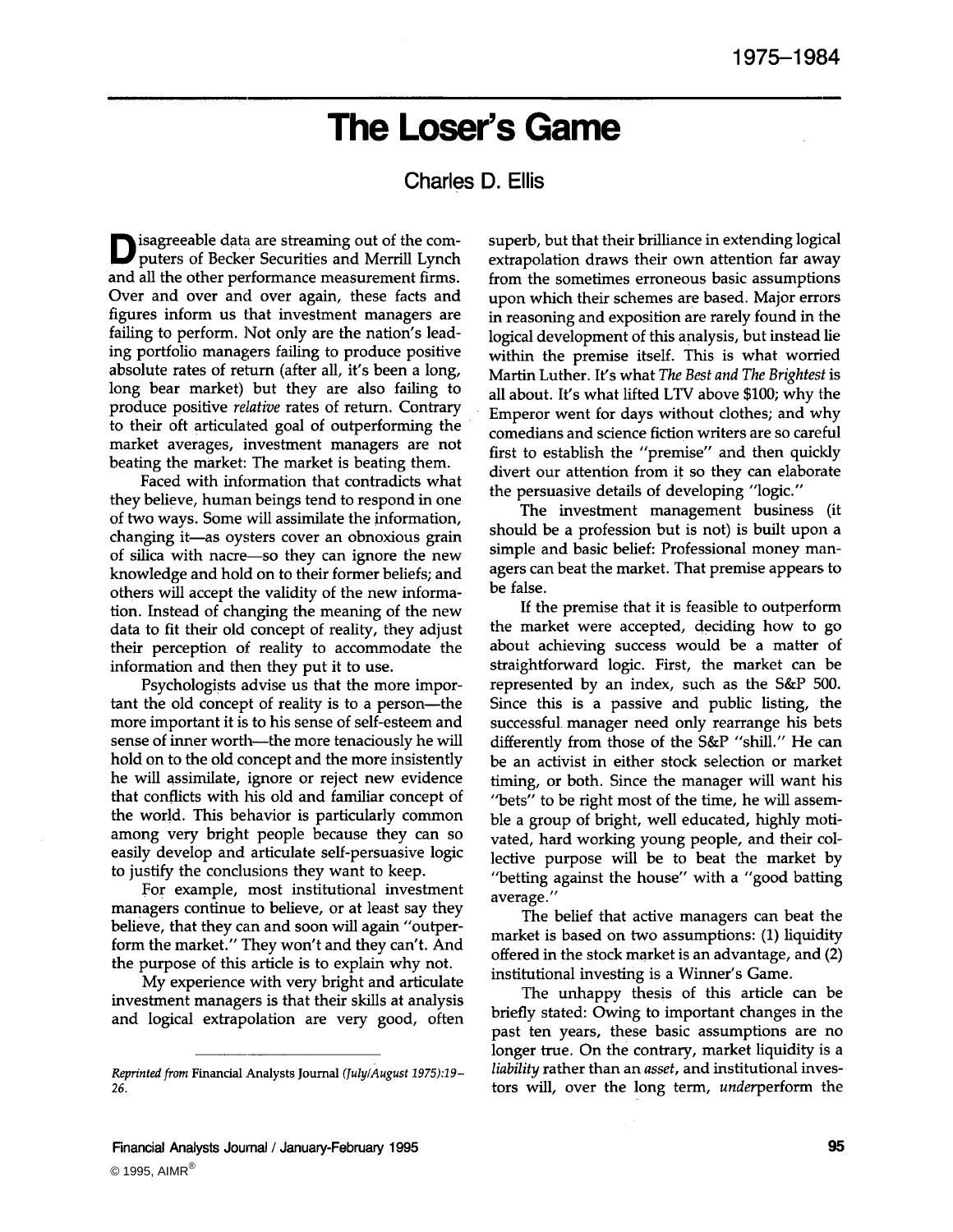market because money management has become a Loser's Game.

Before demonstrating with mathematical evidence why money management has become a Loser's Game, we should close off the one path of escape for those who will try to assimilate the facts. They may argue that this analysis is unfair because so much of the data on performance comes from bear market experience, giving an adverse bias to an evaluation of the long-term capabilities of managers who have portfolio betas above 1.0. "Of course," they will concede with dripping innuendo, "these interesting analyses may have less to say about dynamic fund managers operating in a decent market." Perhaps, but can they present us with evidence to support their hopes? Can they shoulder the burden of proof? After many hours of discussion with protesting money managers all over America and in Canada and Europe, I have heard no new evidence or persuasive appeal from the hard judgment that follows the evidence presented below. In brief, the "problem" is not a cyclical aberration; it is a long-term secular trend.

The basic characteristics of the environment within which institutional investors must operate have changed greatly in the past decade. The most significant change is that institutional investors have become, and will continue to be, the dominant feature of their own environment. This change has impacted greatly upon all the major features of the investment field. In particular, institutional dominance has converted market liquidity from a source of *profits* to a source of *costs,* 

and this is the main reason behind the transformation of money management from a Winner's Game to a Loser's Game.

Before analyzing what happened to convert institutional investing from a Winner's Game to a Loser's Game, we should explore the profound difference between these two kinds of "games." In making the conceptual distinction, I will use the writings of an eminent scientist, a distinguished historian, and a reknowned educator. They are, respectively, Dr. Simon Ramo of TRW; naval historian, Admiral Samuel Elliot Morrison; and professional golf instructor, Tommy Armour.

Simon Ramo identified the crucial difference between a Winner's Game and a Loser's Game in his excellent book on playing strategy, *Extraordinary Tennis for the Ordinary Tennis Player.* Over a period of many years, he observed that tennis was not *one* game but *two.* One game of tennis is played by professionals and a very few gifted amateurs; the other is played by all the rest of us.

Although players in both games use the same equipment, dress, rules and scoring, and conform to the same etiquette and customs, the basic natures of their two games are almost entirely different. After extensive scientific and statistical analysis, Dr. Ramo summed it up this way: Professionals *win* points; amateurs *lose* points. Professional tennis players stroke the ball with strong, well aimed shots, through long and often exciting rallies, until one player is able to drive the ball just beyond the reach of his opponent. Errors are seldom made by these splendid players.

Expert tennis is what I call a Winner's Game

For the ten years ending December 31, 1974, the funds in the Becker Securities sample had a median rate of return of 0.0 percent. The S&P total rate of return over the same period was 1.2 percent per annum. (Within the Becker sample, the high fund's annual rate of return was 4.5 percent, the first quartile fund's retum was 1.1 percent, the median 0.0 percent, the third quartile 1.1 percent and the low fund's annual rate of retum 5.6 percent.)

Unfortunately, the relative performance of institutionally managed portfolios appears to be getting worse. Measuring returns from trough to trough in the market, the institutionally managed funds in the Becker sampler are falling farther and farther behind the market as represented by the S&P 500 Average. It appears that the *costs* of active management are going up and that the *rewards* from active management are going down.

|                                                        | S&P 500<br>Average | Becker<br>Median | Institutional<br>Shortfall |
|--------------------------------------------------------|--------------------|------------------|----------------------------|
| Last three market cycles<br>$(9/30/62$ to $12/31/74$ ) | 5.3%               | 4.1%             | $(0.8\%)$                  |
| Last two market cycles<br>$(12/31/66$ to $12/31/74)$   | 2.1%               | $0.4\%$          | $(1.7\%)$<br>$\sim$        |
| Last single market cycle<br>(9/30/70 to 12/31/74)      | 2.2%               | $(0.3\%)$        | $(2.5\%)$                  |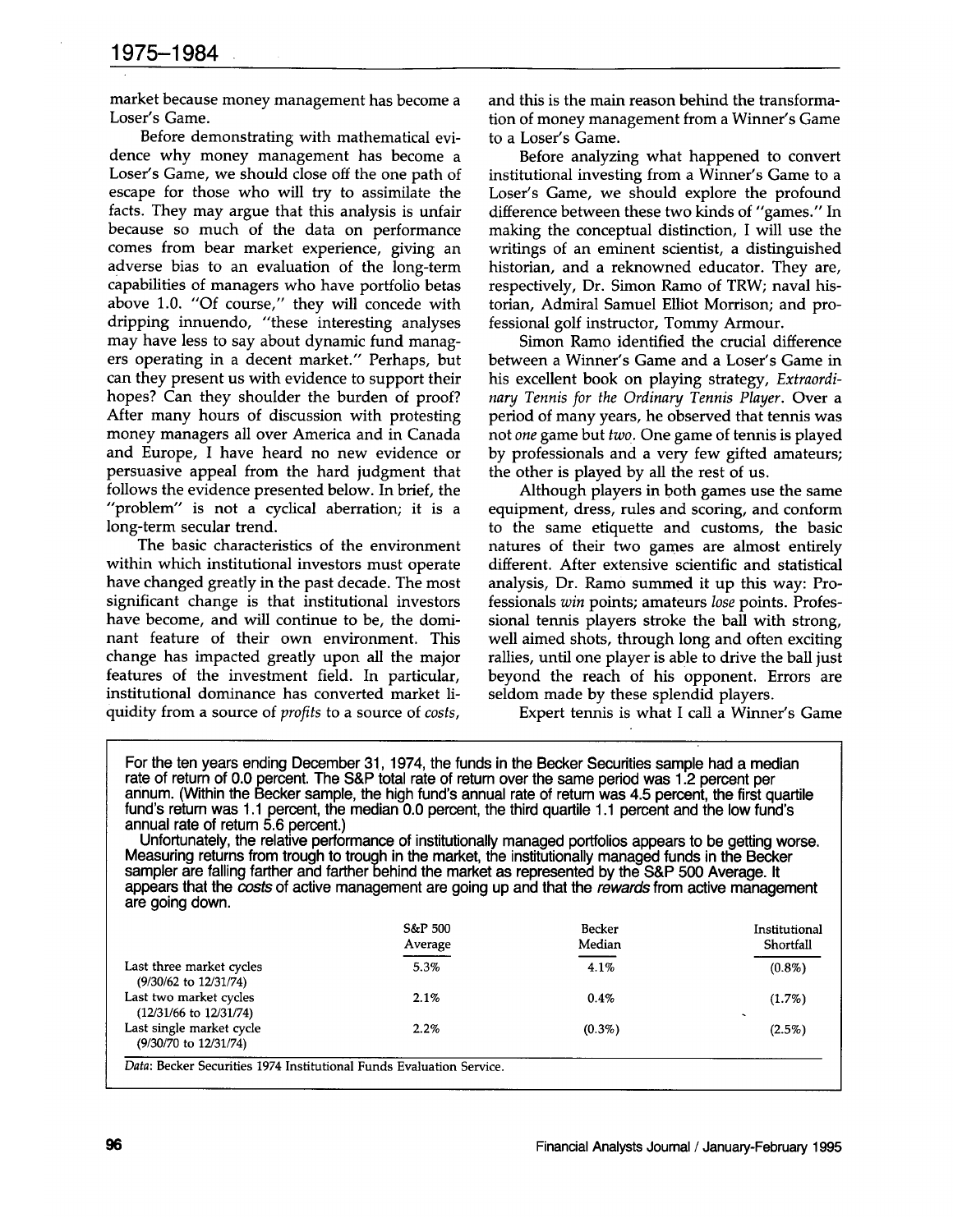because the ultimate outcome is determined by the actions of the *winner.* Victory is due to *winning more points than the opponent wins--not,* as we shall see in a moment, simply to getting a higher score than the opponent, but getting that higher score by *winning* points.

Amateur tennis, Ramo found, is almost entirely different. Brilliant shots, long and exciting rallies, and seemingly miraculous recoveries are few and far between. On the other hand, the ball is fairly often hit into the net or out of bounds, and double faults at service are not uncommon. The amateur duffer seldom *beats* his opponent, but he beats himself all the time. The victor in this game of tennis gets a higher score than the Opponent, but he gets that higher score *because his opponent is losing even more points.* 

As a scientist and statistician, Dr. Ramo gathered data to test his hypothesis. And he did it in a very clever way. Instead of keeping conventional game scores-"Love," "Fifteen All," "Thirty-Fifteen," etc.—Ramo simply counted points *won* versus points *lost.* And here is what he found. In expert tennis, about 80 percent of the points are won; in amateur tennis, about 80 percent of the points are *lost.* In other words, professional tennis is a Winner's Game—the final outcome is determined by the activities of the *winner--and* amateur tennis is a Loser's Game--the final outcome is determined by the activities of the *loser*. The two games are, in their fundamental characteristic, not at all the same. They are opposites.

From this discovery of the two kinds of tennis, Dr. Ramo builds a complete strategy by which ordinary tennis players can win games, sets and matches again and again by following the simple strategem of losing less, and letting the opponent defeat himself.

Dr. Ramo explains that if you choose to win at tennis-as opposed to having a good time-the strategy for winning is to avoid mistakes. The way to avoid mistakes is to be conservative and keep the ball in play, letting the other fellow have plenty of room in which to blunder his way to defeat, because he, being an amateur (and probably not having read Ramo's book) will play a losing game and not know it.

He will make errors. He will make too many errors. Once in a while he may hit a serve you cannot possibly handle, but much more frequently he will double fault. Occasionally, he may volley balls past you at the net, but more often than not they will sail far out of bounds. He will slam balls into the net from the front court and from the back

court. His game will be a routine catalogue of gaffs, goofs and grief.

He will try to beat you by winning, but he is not good enough to overcome the many inherent adversities of the game itself. The situation does not allow him to win with an activist strategy and he will instead lose. His efforts to win more points will, unfortunately for him, only increase his error rate. As Ramo instructs us in his book, the strategy for winning in a loser's game is to lose less. Avoid trying too hard. By keeping the ball in play, give the Opponent as many opportunities as possible to make mistakes and blunder his way to defeat. In brief, by losing less become the victor.

In his thoughtful treatise on military science, *Strategy and Compromise,* Admiral Morrison makes the following point: "In warfare, mistakes are inevitable. Military decisions are based on estimates of the enemy's strengths and intentions that are usually faulty, and on intelligence that is never complete and often misleading." (This sounds a great deal like the investment business.) "Other things being equal," concludes Morrison, "the side that makes the fewest strategic errors wins the war."

War, as we all know, is the ultimate Loser's Game. As General Patton said: "Let the other poor dumb bastard lose his life for his country." Golf is another Loser's Game. Tommy Armour, in his great book *How to Play Your Best Golf All the Time,*  says: "The way to win is by making fewer bad shots."

Gambling in a casino where the house takes at least 20 percent of every pot is obviously a Loser's Game. Stud poker is a Loser's Game but Night Baseball with deuces, trays and one-eyed Jacks "wild" is a Winner's Game.

Campaigning for elected office is a Loser's Game: The electorate seldom votes *for* one of the candidates but rather *against* the other candidate. Professional politicians advise their candidates: "Help the voters find a way to vote *against* the other guy, and you'll get elected."

Recent studies of professional football have found that the most effective defensive platoon members play an open, ad hoc, enterprising, risktaking style-the proper strategy for a Winner's Game--while the best offensive players play a careful, "by the book" style that concentrates on avoiding errors and eliminating uncertainty, which is the requisite game plan for a Loser's Game. "Keep it simple," Said Vincent Lombardi.

There are many other Loser's Games. Some, like institutional investing, used to be Winner's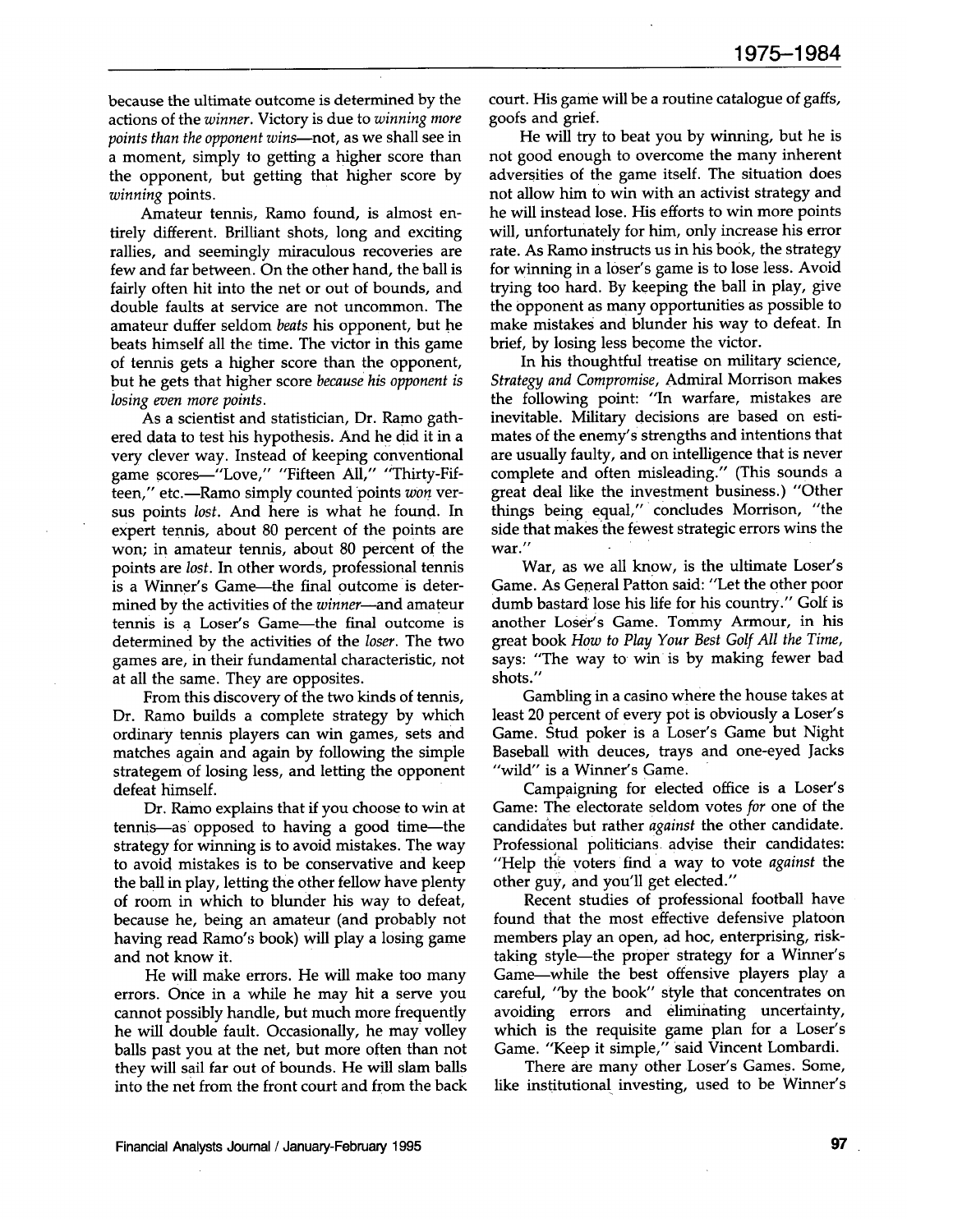Games in the past, but have changed with the passage of time into *Loser's Games.* For example, 50 years ago, only very brave, very athletic, very strong willed young people with good eyesight had the nerve to try flying an airplane. In those glorious days, flying was a Winner's Game. But times have changed and so has flying. If you got into a 747 today, and the pilot came aboard wearing a 50-mission hat with a long, white silk scarf around his neck, you'd get off. Those people do not belong in airplanes any longer because flying an airplane today is a Loser's Game. Today, there's only one way to fly an airplane. It's simple: Don't make any mistakes.

Prize fighting starts out as a Winner's Game and becomes a Loser's Game as the fight progresses. In the first three or four rounds, a really strong puncher tries for a knockout. Thereafter, prize fighting is a gruelling contest of endurance to see who can survive the most punishment, while the other fellow gets so worn out that he literally drops to defeat.

Expert card players know that after several rounds of play, games like Gin Rummy go through a "phase change" after which discards no longer improve the relative position of the discarding player. During this latter phase, discards tend to add more strength to the opponent's hand than they remove weakness from the hand of the discarder. This changes long hands of Gin Rummy into a Loser's Game, and the correct strategy in this latter phase of the game is to evaluate discards not in terms of how much good they will do for your hand to get rid of them, but rather how much good they may do for your opponent.

Many other examples could be given, but these will suffice to make the distinction between Winner's Games and Loser's Games, to explain why the requisite player strategy is very different for the two kinds of games, and to show that the fundamental nature of a game can change and that Winner's Games can and sometimes do become Loser's Games. And that's what has happened to the Money Game.

The Money Game was a phenomenal Winner's Game in the mid-1920s when John J. Raskob, a prominent business executive, could write an article for a popular magazine with the encouraging title "Everybody Can Be Rich." The article gave a cookbook recipe that anybody could, theoretically, follow to riches beyond the dreams of avarice. The Great Crash abruptly reversed the situation, and made investing a Loser's Game for nearly two decades.

It was during these decades of the thirties and forties that preservation of capital, emphasis on the safety of bonds, and sobersided conventional wisdom came to dominance and the foundation was laid for the renaissance of the Winner's Game. The bull market of the 1950s gave dramatic and compelling evidence that the situation had changed, that big money could be made in the market. And this news attracted people who like to make big money—people who like to win.

The people who came to Wall Street in the 1960s had always been--and expected always to be-winners. They had been presidents of their high school classes, varsity team captains, and honor students. They were bright, attractive, outgoing and ambitious. They were willing to work hard and take chances because our society had given them many and frequent rewards for such behavior. They had gone to Yale and the Marines and Harvard Business School. And they were quick to recognize that the big Winner's Game was being played in Wall Street.

It was a glorious, wonderful, euphoric time. It was a time when almost anybody who was smart and willing to work hard could win. And almost all of us did.

The trouble with Winner's Games is that they tend to self-destruct because they attract too much attention and too many players--- all of whom want to win. (That's why gold rushes finish ugly.) But in the short run, the rushing in of more and more players seeking to win expands the apparent reward. And that's what happened in Wall Street during the 1960s. Riding the tide of a bull market, institutional investors obtained such splendid rates of return in equities that more and more money was turned over to them—particularly in mutual funds and pension funds--which fueled the continuation of their own bull market. Institutional investing was a Winner's Game and the winners knew that by playing it faster, they would increase the rate of winnings. But in the process, a basic change occurred in the investment environment; the market came to be dominated by the institutions.

In just ten years, the market activities of the investing institutions have gone from only 30 percent of total public transactions to a whopping 70 percent. And that has made all the difference. No longer are the "New Breed on Wall Street" in the minority; they are now the majority. The professional money manager isn't competing any longer with amateurs who are out of touch with the market; now he competes with other experts.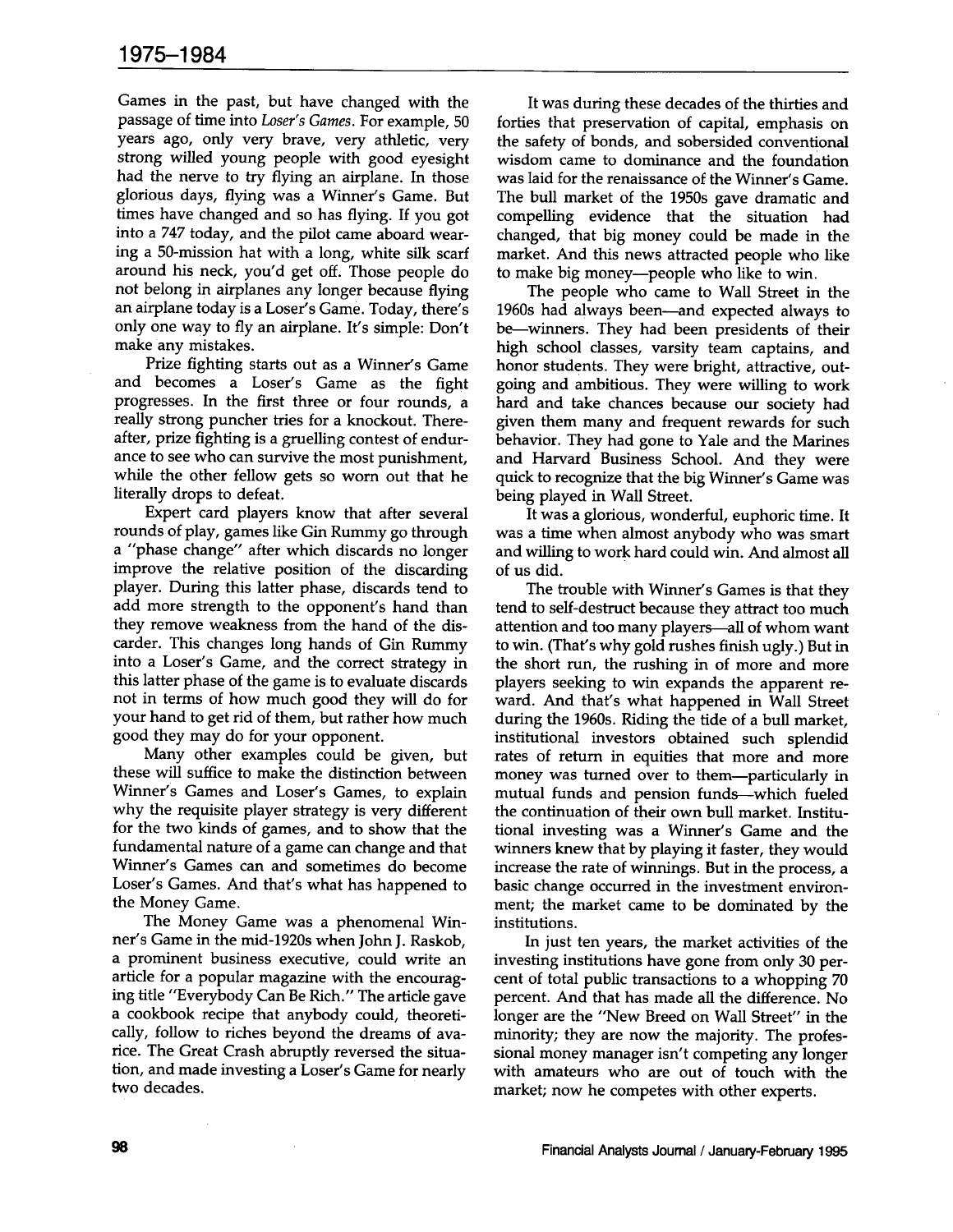It's an impressive group of competitors. There are 150 major institutional investors and another 600 small and medium sized institutions operating in the market all day, every day, in the most intensely competitive way. And in the past decade, these institutions have become more active, have developed larger in-house research staffs, and have tapped into the central source of market information and fundamental research provided by institutional brokers. Ten years ago, many institutions were still far out of the mainstream of intensive management; today such an institution, if any exists, would be a rare collector's item.

Competitively active institutional investing has resulted in sharply higher portfolio turnover. The typical equity portfolio turnover has gone from 10 to 30 percent. As we've already seen, this acceleration in portfolio activity plus the growth in institutional assets and the shift of pension funds toward equities have increased the proportion of market transactions of institutions from 30 to 70 percent which has, in turn, produced the basic "phase change" that has transformed portfolio activity from a source of incremental profits to a major cost, and that transformation has switched institutional investing from a Winner's Game to a Loser's Game.

The new "rules of the game" can be set out in a simple but distressing equation. The elements are these:

- (a) Assume equities will return an average nine percent rate of return.<sup>1</sup>
- (b) Assume average turnover of 30 percent per annum.
- (c) Assume average costs—dealer spreads plus commissions---on institutional transactions are three percent of the principal value involved.<sup>2</sup>
- (d) Assume management and custody fees total 0.20 per cent.
- (e) Assume the goal of the manager is to outperform the averages by 20 percent.

Solve for "X": 
$$
(X \cdot 9) - [30 \cdot (3 + 3)] - (0.20)
$$
  
\n
$$
= (120 \cdot 9)
$$
\n
$$
X = \frac{[30 \cdot (3 + 3)] + (0.20) + (120 \cdot 9)}{9}
$$
\n
$$
X = \frac{1.8 + 0.20 + 10.8}{9}
$$
\n
$$
X = \frac{12.8}{9}
$$
\n
$$
X = 142\%
$$

In plain language, the manager who intends to deliver *net* returns 20 percent better than the market must earn a gross return before fees and transactions costs (liquidity tolls) that is more than 40 percent better than the market. If this sounds absurd, the same equation can be solved to show that the active manager must beat the market *gross*  by 22 percent just to come out even with the market *net.* 

In other words, for the institutional investor to perform as well as, *but no better than,* the S&P 500, he must be sufficiently astute and skillful to "outdo" the market by 22 percent. But how can institutional investors hope to outperform the market by such a magnitude when, in effect, they *are* the market today? Which managers are so well staffed and organized in their operations, or so prescient in their investment policies that they can honestly expect to beat the other professionals by so much on a sustained basis?

The disagreeable numbers from the performance measurement firms say there are *no* managers whose past performance promises that they will outperform the market in the future. Looking backward, the evidence is deeply disturbing: 85 percent of professionally managed funds underperformed the S&P 500 during the past 10 years. And the median fund's rate of return was only 5.4 percent--about 10 percent *below* the S&P 500.

Most money managers have been losing the Money Game. And they know it, even if they cannot admit it publicly. Expectations and promises have come down substantially since the mid-1960s. Almost nobody still talks in terms of beating the market by 20 percent compounded annually. And nobody listens to those who do.

In times like these, the burden of proof is on the person who says, "I am a winner. I can win the Money Game." Because only a sucker backs a "winner" in a Loser's Game, we have a right to expect him to explain exactly what he is going to do and why it is going to work so very well. This is not very often done in the investment management business.

Does the evidence necessarily lead to an entirely passive or index portfolio? No, it doesn't necessarily lead in that direction. Not quite. But the "null" hypothesis is hard to beat in a situation like this. At the risk of oversimplifying, the null hypothesis says there is nothing there if you cannot find statistically significant evidence of its presence. This would suggest to investment managers, "Don't do anything because when you try to do something, it is on average a mistake." And